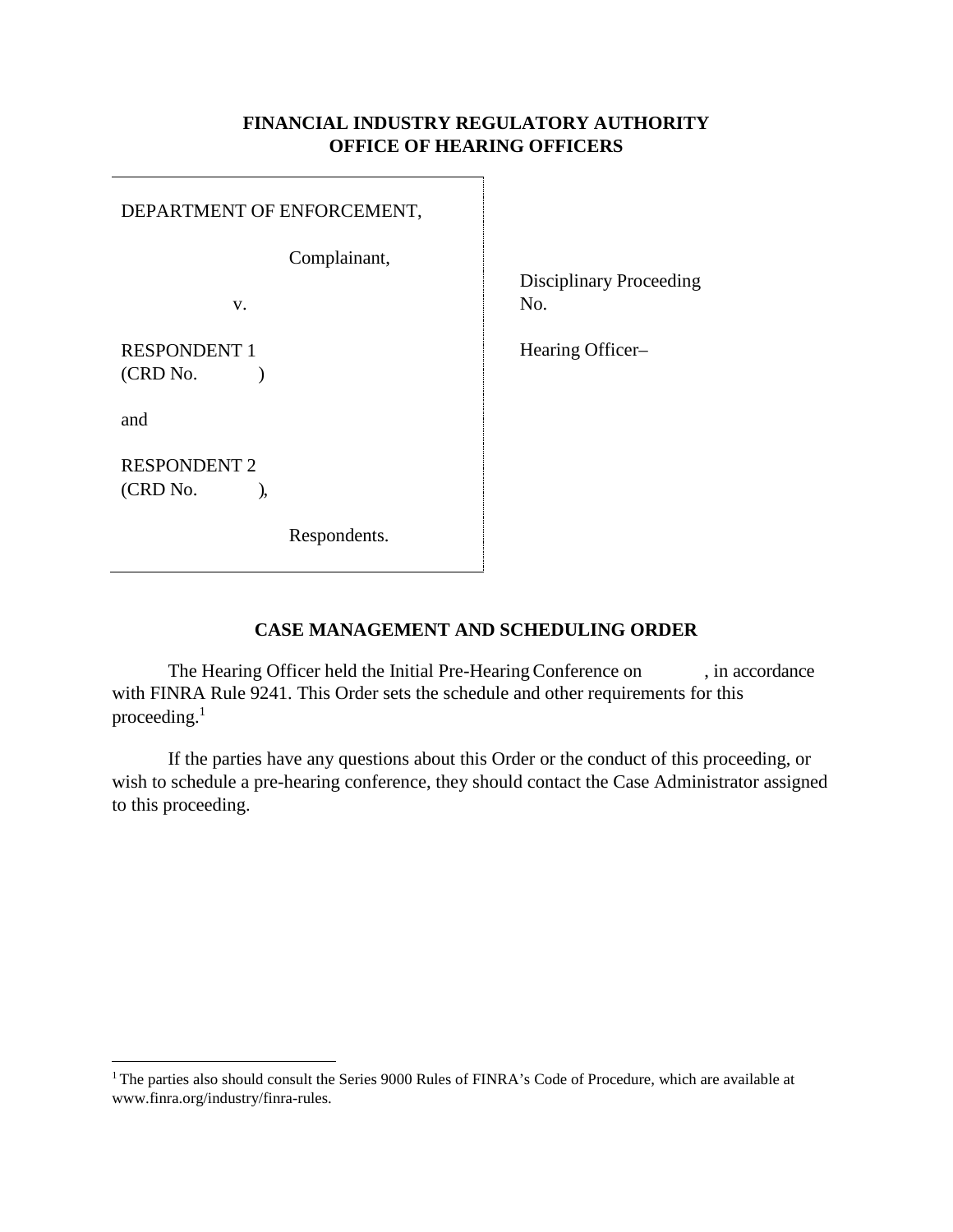## **I. Hearing and Final Pre-Hearing Conference**

### **A. Hearing**

The Hearing Officer grants Respondents' request for a hearing.<sup>[2](#page-1-0)</sup> By agreement, the hearing shall be on , in . The parties will be notified of the exact time and location of the hearing in a subsequent notice.

### **B. Final Pre-Hearing Conference**

The Final Pre-Hearing Conference shall be held by telephone on . The parties will be notified of the procedures for participating in the final pre-hearing conference in a subsequent notice.

### **II. Schedule**

Not every deadline in this sample document will be appropriate for every case. Although every case is different, a Case Management and Scheduling Order sets a pre-hearing schedule that typically includes some or all of the following:

| Date | <b>Activity</b>                                                                 |
|------|---------------------------------------------------------------------------------|
|      |                                                                                 |
|      | Deadline for the Department of Enforcement to complete production               |
|      | of documents for inspection and copying under Rule 9251.                        |
|      | Deadline for Respondents to file motions concerning Enforcement's               |
|      | production of documents under Rule 9251.                                        |
|      | Deadline for Enforcement to issue requests for information under                |
|      | Rule 8210 (other than attendance of witnesses at the hearing).                  |
|      | Deadline for Respondents to request production of documents under<br>Rule 9252. |
|      | Deadline for Enforcement to respond to Rule 9252 requests.                      |
|      | Deadline for parties to file motions for summary disposition under              |
|      | Rule 9264.                                                                      |
|      | Deadline for parties to file oppositions to motions for summary                 |
|      | disposition.                                                                    |

<span id="page-1-0"></span><sup>&</sup>lt;sup>2</sup> If Respondents subsequently withdraw their request for hearing, the Hearing Officer may order the Complaint to be set for hearing pursuant to FINRA Rule 9221(b).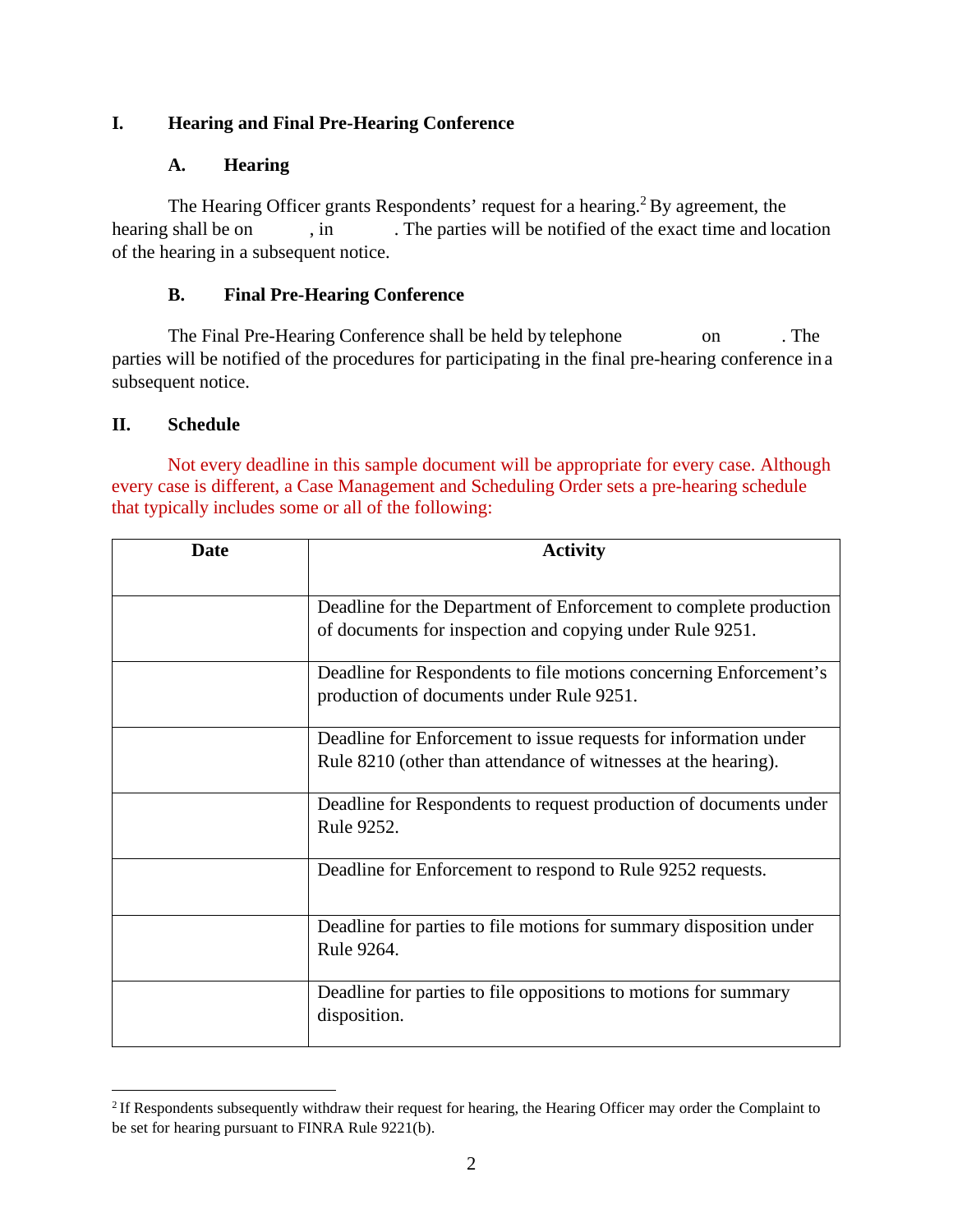| <b>Date</b> | <b>Activity</b>                                                                                                                                                                                                                         |
|-------------|-----------------------------------------------------------------------------------------------------------------------------------------------------------------------------------------------------------------------------------------|
|             | Case Management Conference.                                                                                                                                                                                                             |
|             | Deadline for the parties to file motions for permission to offer expert<br>testimony.                                                                                                                                                   |
|             | Deadline for the parties to file oppositions to motions for permission<br>to offer expert testimony. <sup>3</sup>                                                                                                                       |
|             | Deadline for the parties to exchange (but not file with the Office of<br>Hearing Officers) proposed witness and exhibit lists.                                                                                                          |
|             | Deadline for the parties to exchange (but not file with the Office of<br>Hearing Officers) proposed stipulations to relevant and undisputed<br>facts, including the authenticity, content, and admissibility of<br>specified documents. |
|             | Deadline for the parties to file and serve the following pre-hearing<br>submissions in accordance with Rule 9242 and the requirements of<br>this Order: <sup>4</sup>                                                                    |
|             | pre-hearing briefs;<br>witness lists;                                                                                                                                                                                                   |
|             | exhibit lists, including a list of joint exhibits;<br>copies of proposed exhibits marked for identification;<br>stipulations; and<br>expert reports, if permitted.                                                                      |
|             | Deadline for the parties to file objections to proposed witnesses and<br>exhibits.                                                                                                                                                      |
|             | Deadline for Respondents to request production of witness<br>statements under Rule 9253.                                                                                                                                                |

<span id="page-2-0"></span><sup>&</sup>lt;sup>3</sup> If the Hearing Officer grants permission to call an expert witness, the opposing side shall have\_\_\_\_\_days from the date of that order to file a motion to call a counter-expert witness. Papers filed in support of a motion to permit counter-expert testimony shall conform to the requirements for a motion to permit expert testimony. Any opposition shall be filed within seven days of the filing of the motion.

<span id="page-2-1"></span><sup>4</sup> Filings that do not comply with the requirements set forth in this Order may be rejected.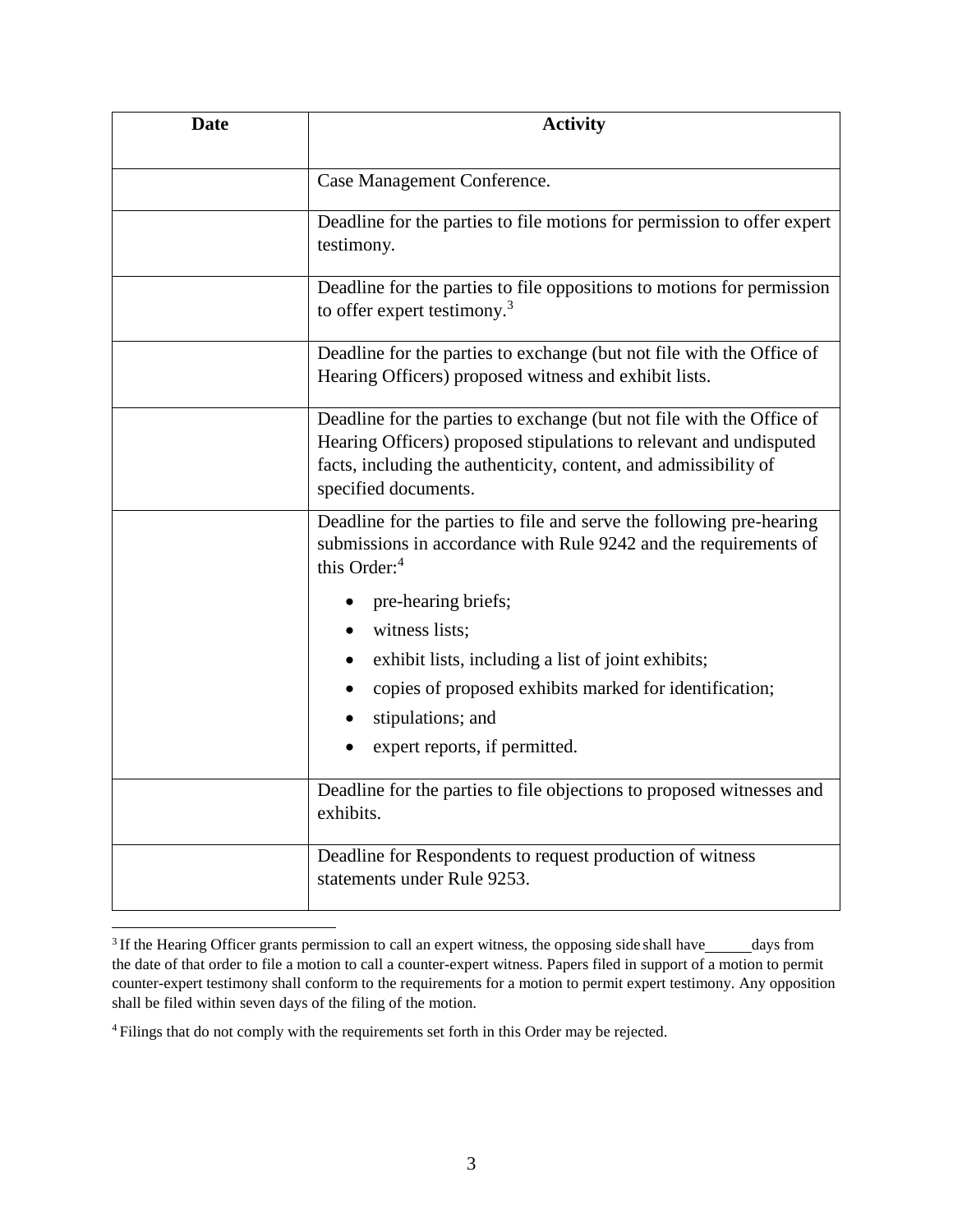| Date | <b>Activity</b>                                                                                                 |
|------|-----------------------------------------------------------------------------------------------------------------|
|      | Deadline for the parties to file responses to objections to proposed                                            |
|      | witnesses and exhibits.                                                                                         |
|      | Deadline for Enforcement to respond to Rule 9253 requests.                                                      |
|      | Deadline for the parties to file all other pre-hearing motions,                                                 |
|      | including motions for permission to present testimony by telephone<br>or videoconference and motions in limine. |
|      | Deadline for the parties to file and serve oppositions to all other pre-                                        |
|      | hearing motions.                                                                                                |
|      | Final Pre-Hearing Conference.                                                                                   |
|      | Hearing.                                                                                                        |

#### **III. Discovery Obligations**

FINRA's Rule 9250 series governs discovery. It includes three rules: 9251, 9252, and 9253.

### *Rule 9251—Inspection and Copying of Documents in Possession of Staff*

Rule 9251(a)(1) addresses discovery of documents prepared or obtained before the filing of a complaint. Pursuant to Rule 9251(a), Enforcement is obligated to allow respondents to inspect and copy non-privileged documents prepared or obtained by "Interested FINRA Staff in connection with the investigation that led to the institution of proceedings."<sup>[5](#page-3-0)</sup> Rule  $9251(a)(1)$ does not contain a relevance or materiality requirement.

A separate rule deals with the production of a category of documents obtained postcomplaint. Under Rule 9251(a)(2), Enforcement must make available for inspection and copying any documents "material and relevant to the disciplinary proceeding in which such Respondent is a Party" obtained in response to a post-complaint FINRA Rule 8210 request "issued under the same investigative file number under which the investigation leading to the institution of disciplinary proceedings was conducted."

In accordance with Rule 9251, and subject to the following conditions, Enforcement is required to make available to Respondents for inspection and copying all documents material and relevant to this proceeding that were received by Interested FINRA Staff (1) after the filing

<span id="page-3-0"></span> $5$  The term "Interested FINRA Staff" is defined in FINRA Rule 9120(t).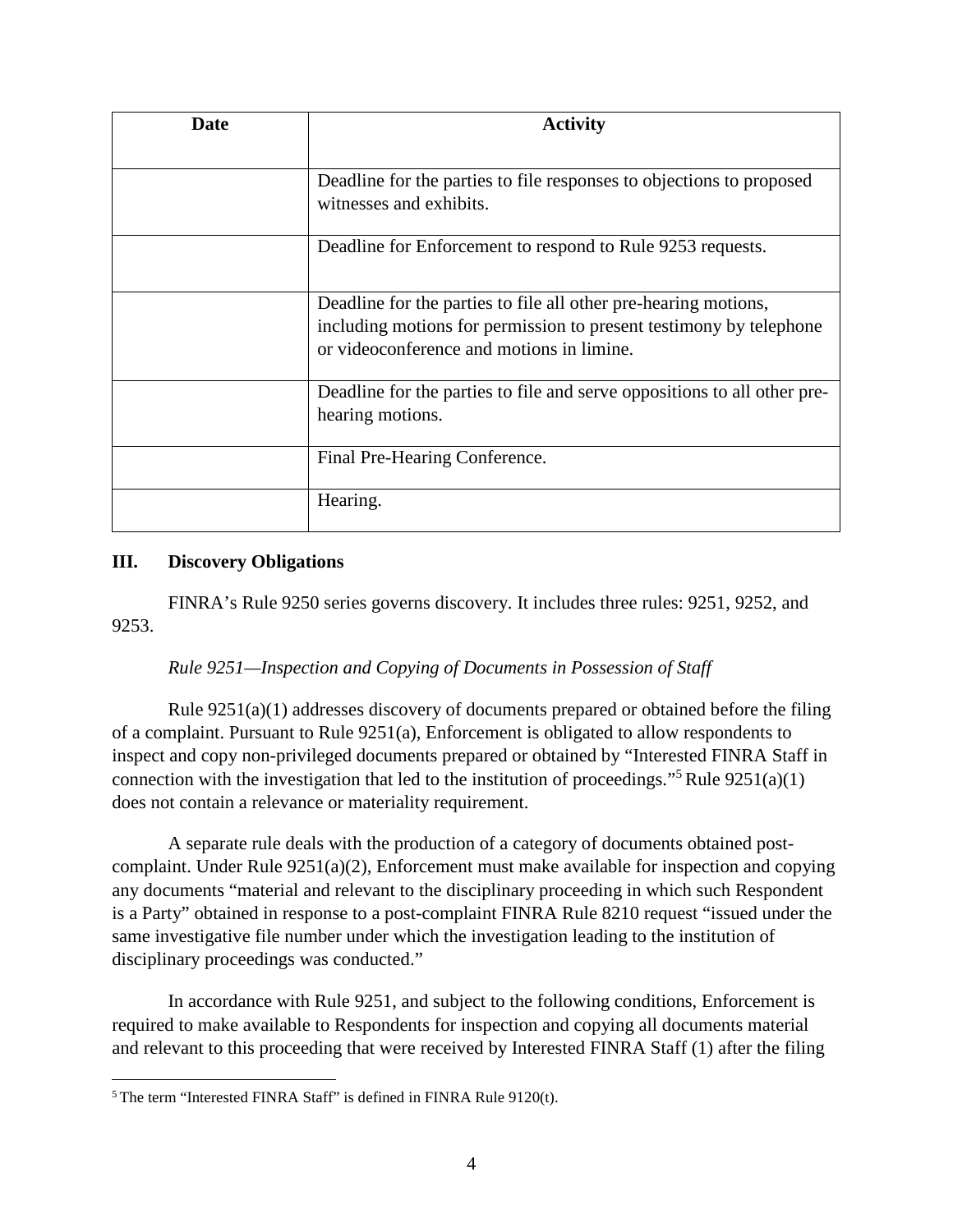of the Complaint and (2) in connection with this proceeding. Such documents shall be produced as follows:

- Any such documents received by Interested FINRA Staff as of the date of this Order shall be made available to Respondents at the same time as documents prepared or obtained by Interested FINRA Staff in connection with the investigation that led to the institution of this proceeding.
- If Interested FINRA Staff receives any such documents after the date of this Order, Enforcement shall make them available to Respondents not later than 14 days after Interested FINRA Staff receives them, and not less than ten days before the hearing on the merits is scheduled to begin. If Interested FINRA Staffreceives such documents ten days or fewer before the hearing is scheduled to begin or after the hearing begins, Enforcement shall make the additional documents available to Respondents immediately.
- Enforcement may withhold from production any documents that fall within the categories enumerated in Rule 9251(b), except as limited by Rule 9251(b)(3), as referenced below.
- If Enforcement wants to withhold documents that do not fall within Rule 9251(b), it must seek and obtain prior leave from the Hearing Officer. Leave will be granted only upon a showing of good cause. Filing such a request for leave shall stay until further order Enforcement's production obligations under this Order.

Notwithstanding Enforcement's obligation under Rule 9251(a), Enforcement may withhold any documents protected by Rules 9251(b)(1) and (b)(2), which include the following:

- documents subject to attorney-client privilege;
- attorney work product;
- internal reports, memoranda, notes, and other writings prepared by FINRA staff that shall not be offered as evidence;
- documents that would reveal an enforcement technique or guideline, the identity of a source, or an action under consideration by a regulator; and
- documents prohibited from disclosure by federal law.

Enforcement's ability to withhold otherwise discoverable documents is limited by Rule  $9251(b)(3)$ , which requires Enforcement to produce any document it withheld if it contains material exculpatory evidence.

# *Rule 9252—Requests for Information*

Under Rule 9252, a respondent may request that the Hearing Officer order Enforcement to invoke Rule 8210 to compel the production of documents or testimony from entities or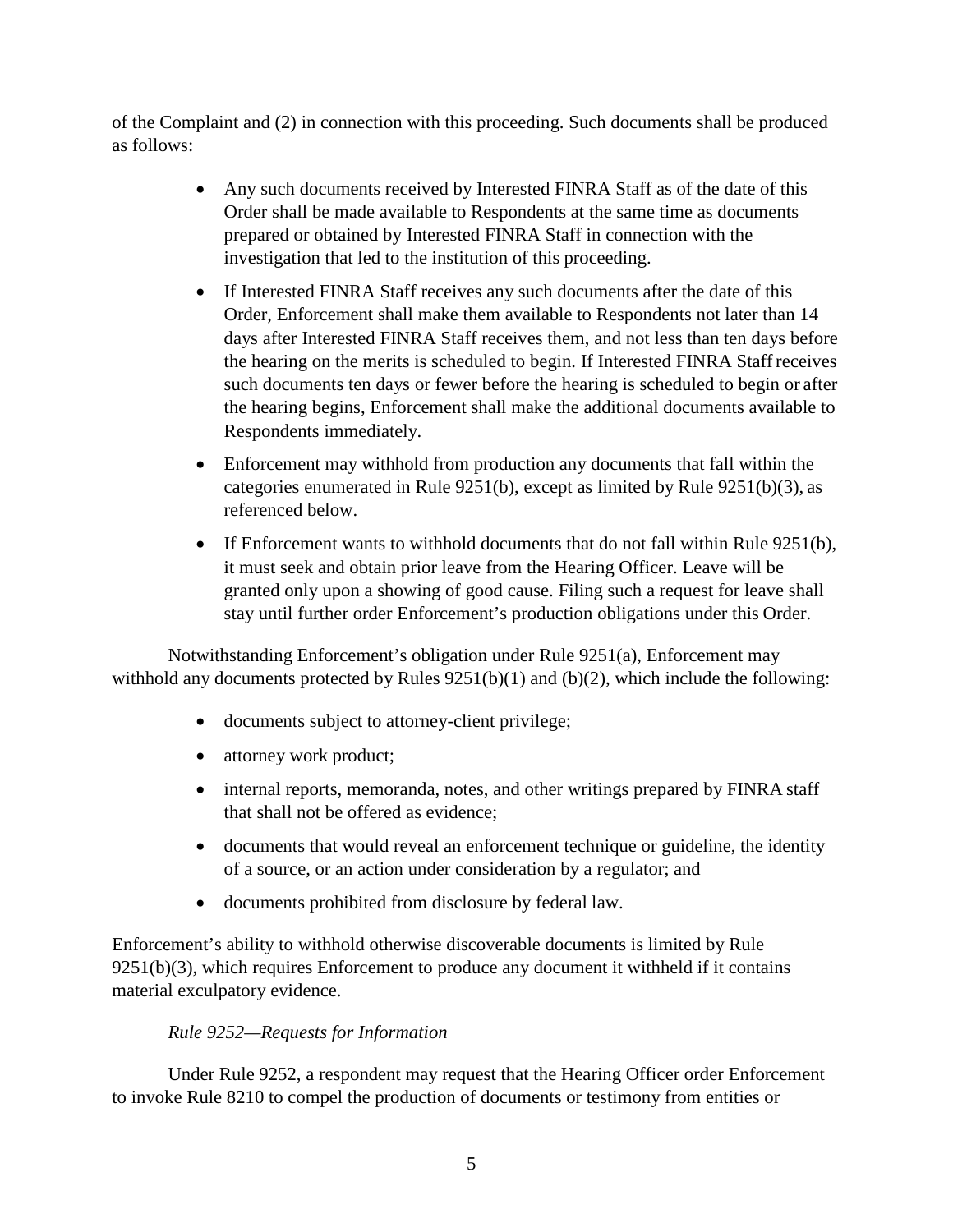individuals that are subject to FINRA's jurisdiction. Rule 9252(a) states that the request must describe with specificity the testimony or documents sought; why the testimony or documents are material; and the requesting party's previous good faith efforts to obtain the testimony or documents through other means. The request must also state whether the person requested to testify or the person in possession of the documents is subject to FINRA's jurisdiction.

Rule 9252(b) provides that the Hearing Officer may grant such a request only upon a showing that the information sought is relevant, material, and non-cumulative; the respondent has previously attempted to obtain the documents or testimony through other means, but has been unsuccessful; and the person from whom the documents or testimony are sought is subject to FINRA's jurisdiction. Rule 9252(c) gives the Hearing Officer the authority to impose conditions and limitations on the request if it is "unreasonable, oppressive, excessive in scope or unduly burdensome."

Consistent with this Order's requirement for parties to meet and confer before filing motions, as set forth in Part IV(D) below, Respondents must confer with Enforcement regarding discovery materials before filing Rule 9252 requests. If Enforcement agrees to issue Rule 8210 request letters, Respondents need not file a Rule 9252 request with the Office of Hearing Officers.

#### *Rule 9253—Production of Witness Statements*

Rule 9253 requires Enforcement to produce certain types of witness statements. Rule 9253(a)(1) requires Enforcement to produce any document containing a substantially verbatim transcription of a statement made by a potential witness where the transcription was made contemporaneously with the making of the statement. Rule 9253(a)(2) requires Enforcement to produce a contemporaneously written statement made by Interested FINRA Staff during a routine exam or inspection about the substance of oral statements made by a non-FINRA person if either person testifies as a witness and the statement for which production is sought directly relates to that person's testimony.

Because Rule 9253 relates solely to witness statements, discovery motions under this Rule should be filed shortly after the parties submit proposed witness lists as part of their prehearing submissions, as described in Part VI below. See Part II above for the deadline specific to this case.

#### **IV. General Requirements for Motions and Other Papers**

### **A. Method of Filing and Service**

All papers shall be served and filed by email unless a party lacks the capability to send and receive emails or the filing exceeds 80 pages in length. All papers filed by email shall be sent in Portable Document Format (PDF) to [OHOCaseFilings@FINRA.org.](mailto:OHOCaseFilings@FINRA.org)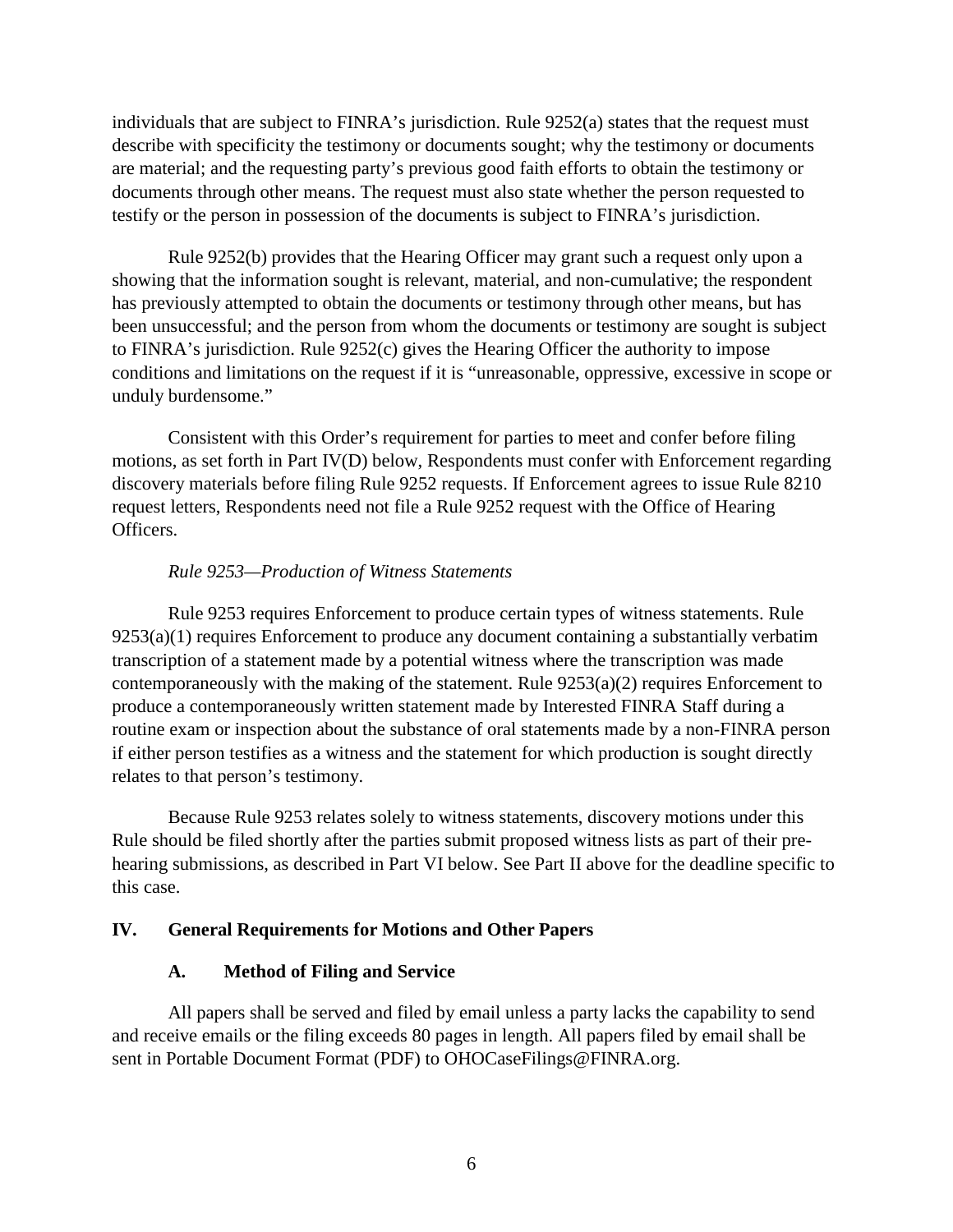Documents that are filed by email must be received by 11:59 p.m. (Eastern Time) on the due date.<sup>6</sup> The subject line of the email shall include the case name and the title of the filing. The Office of Hearing Officers' electronic filing system will generate a confirmation of receipt.

If the papers to be filed either exceed the size limit for filing by email or a party lacks the capability to file papers by email, the papers shall be filed by first-class mail or one of the other methods specified in Rule 9134.

## **B. Signatures on Documents Filed in PDF Format**

A document filed by email that is dated and has a scanned image of a handwritten signature shall satisfy the requirements of Rule 9136(b) and shall be deemed to have been signed by the party, the party's attorney, or the party's authorized representative for all purposes under Rule 9137.

Unless otherwise ordered by the Hearing Officer, the filing party shall maintain all original signed documents filed by email until final disposition of the case and the expiration of all appeal opportunities.

# **C. Format of Pleadings**

All pleadings filed with the Office of Hearing Officers must comply with the requirements of FINRA Rule 9136, except that (1) the body of each pleading shall be in Times New Roman 12-point font, double-spaced, and (2) footnotes shall be in Times New Roman 10 or 12-point font, single-spaced.

Except for motions for summary disposition under Rule 9264, or as otherwise ordered by the Hearing Officer, motions and oppositions shall not exceed ten double-spaced pages (exclusive of pages containing any table of contents, table of authorities, or addenda).

Pleadings and other documents filed in paper format must be double-sided. If documents are filed in three-ring binders, the binders must not be wider than three inches.

No party shall file motions or other pleadings in letter format. No party shall send copies of its correspondence with another party to the Office of Hearing Officers.

<span id="page-6-0"></span><sup>&</sup>lt;sup>6</sup> After the specified due date, the parties may not file motions, oppositions, or other papers without first moving for an extension of time. Any party requesting an extension of time must (1) discuss the extension request with all other parties; (2) include in the request proposed alternative dates; and (3) take steps to ensure, to the extent possible, that the alternative due dates are agreeable to all parties.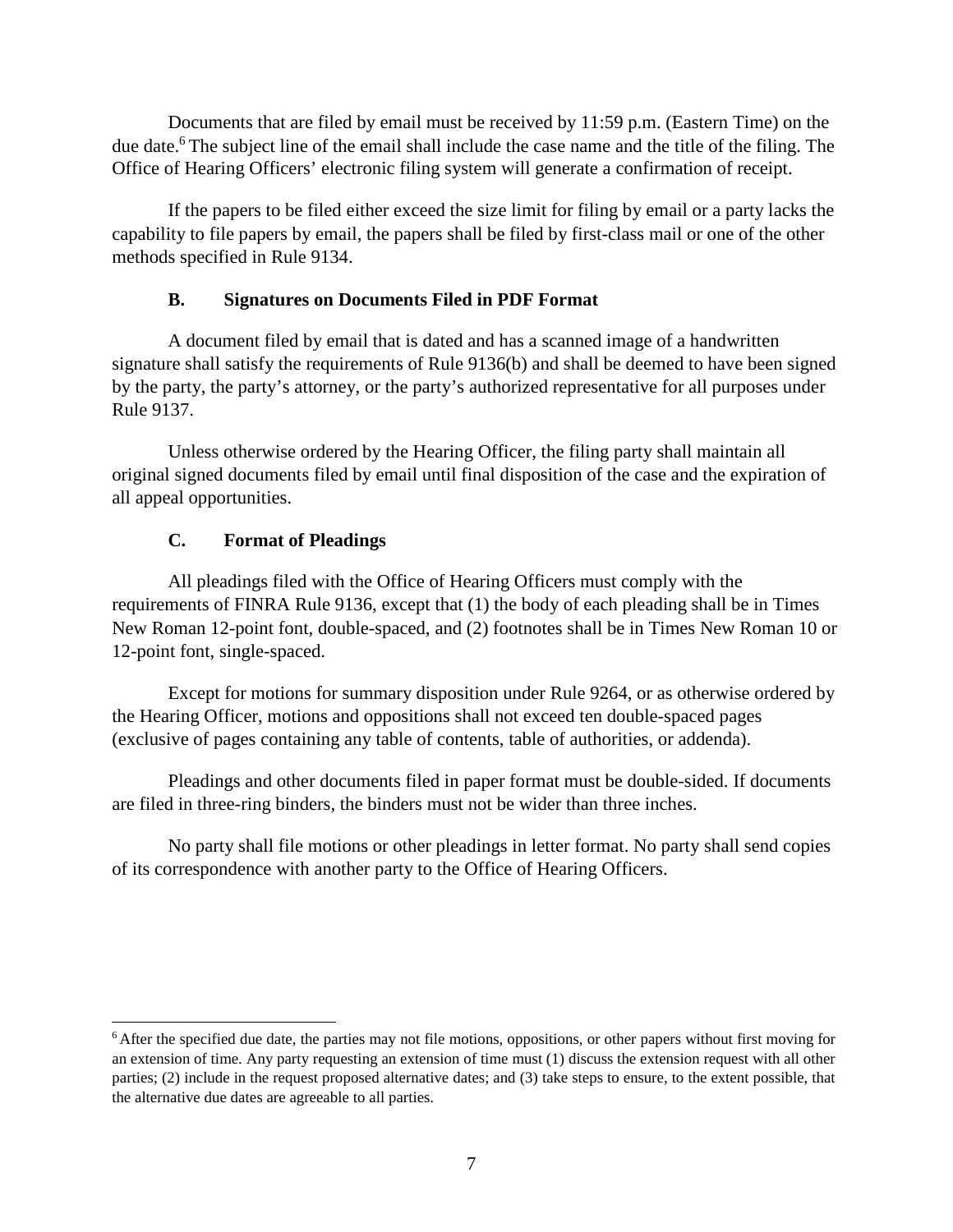#### **D. Meet and Confer Requirement**

Motions must include a certification that the moving party has made a reasonable, goodfaith effort to meet and confer with the opposing party to informally resolve each issue in the motion. Motions that do not contain this certification may be rejected.

#### **E. Replies**

A moving party may not file a reply to any opposition to a motion without the Hearing Officer's permission.

### **F. Oral Argument**

Motions usually will be decided based on the papers the parties file without oral argument. A party may request oral argument in a motion or opposition.

### **V. Requirements for Specific Motions**

### **A. Motions to Allow a Witness to Testify by Telephone or Videoconference**

Motions for permission to offer live testimony by telephone or videoconference shall include the following information: (1) the witness's identity; (2) the witness's location; (3) a summary of the substance of the witness's expected testimony; (4) the efforts made by the sponsoring party to secure the witness's attendance at the hearing; (5) the reason the witness is unable to appear in person; and (6) whether the witness is subject to FINRA's jurisdiction.

### **B. Motions for Permission to Offer Expert Testimony**

A party may not offer expert testimony (including expert testimony by FINRA staff) without the Hearing Officer's approval.

A party seeking permission to offer expert testimony must establish that the proposed expert's opinion will help the Hearing Panel understand the evidence or determine a fact in issue. Motions for permission to offer expert testimony must include (1) the name of the proposed expert; (2) a statement of the witness's qualifications; (3) a summary of each of the expert's opinions; (4) a list of other proceedings in which the witness has given expert testimony in the last four years; (5) a list of publications the witness authored or co-authored in the last ten years; (6) a statement establishing that the witness's opinion will help the Hearing Panel understand the evidence or determine a material fact in issue; and (7) if the witness is a former FINRA officer, a statement that the witness is not subject to the restriction imposed by Rule 9141(c).

When expert testimony is permitted, the parties should expect that the expert's report will serve as part of the witness's direct examination and that the presiding Hearing Officer may limit the amount of time for the witness's direct and cross-examination.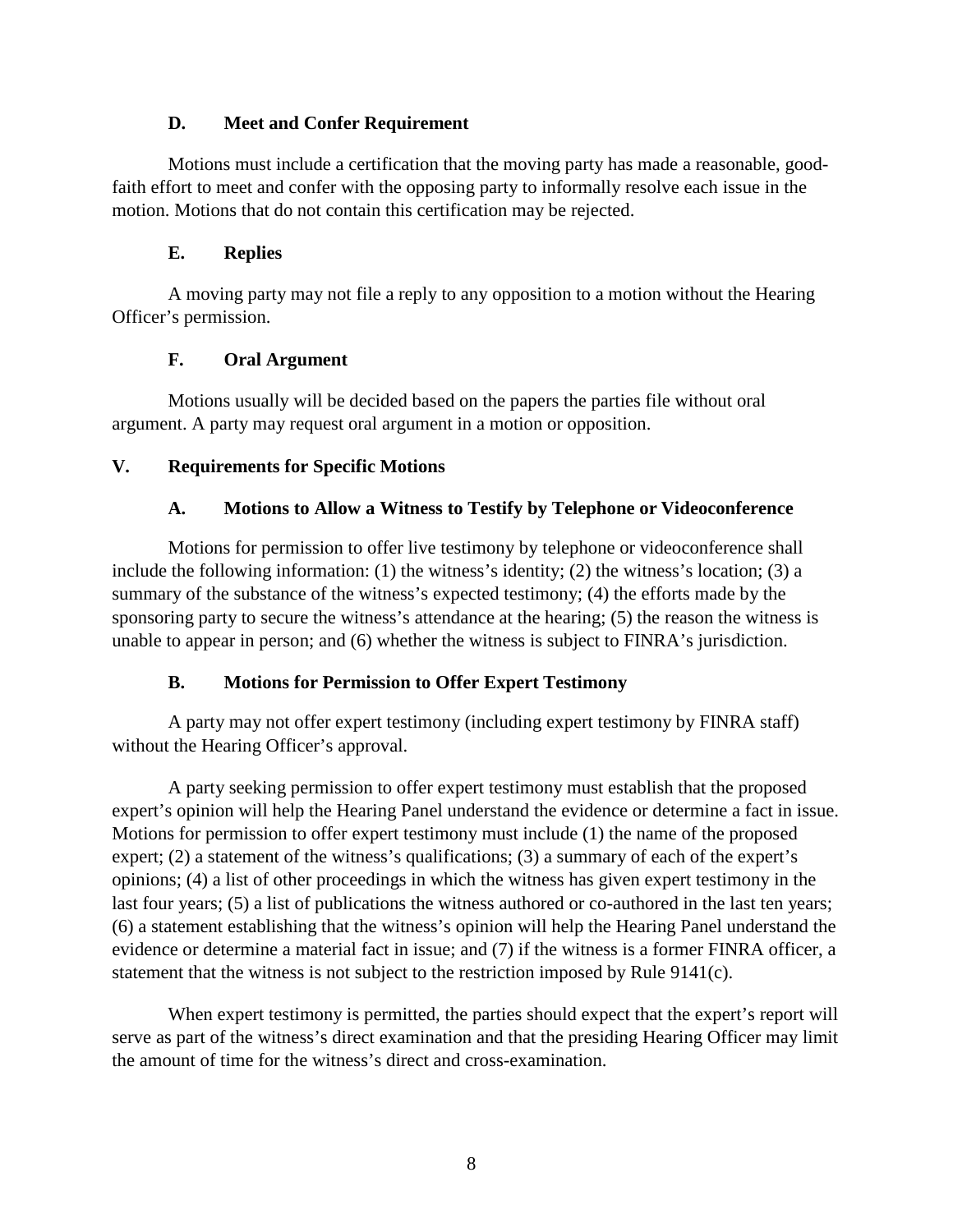### **C. Motions for Summary Disposition**

### **1. Requirements in Support of Motion**

With each motion for summary disposition filed under Rule 9264, the moving party shall serve and file (1) a supporting memorandum of law; (2) a statement of material facts as to which the moving party contends there is no genuine issue and that entitle the moving party to summary disposition as a matter of law; (3) affidavits or sworn declarations that set forth relevant facts that would be admissible at the hearing and show that the affiant is competent to testify about them; and (4) any other evidentiary materials upon which the movant relies.

The statement of material facts shall set forth, in numbered paragraphs, each material fact about which the moving party contends there exists no genuine issue. Each fact listed shall set forth a specific reference to the record where the fact is established.

## **2. Requirements in Opposition to Motion**

Each party opposing a motion for summary disposition shall serve and file (1) a supporting memorandum of law; (2) opposing affidavits or sworn declarations; and (3) a concise response, in matching numbered paragraphs, admitting or denying each statement of material fact and, in case of any disagreement, that includes specific references to the affidavits, sworn declarations, parts of the record, or other materials relied upon to support the opposition.

# **3. Form and Filing Requirements**

Unless the file size exceeds 80 pages or the parties lack the capability to send and receive emails, all papers in support of and opposition to a motion for summary disposition shall be filed by email in PDF format sent to [OHOCaseFilings@FINRA.org.](mailto:OHOCaseFilings@FINRA.org) When a party is unable to file by email, the documents shall be filed in paper in the format specified below.

Each memorandum of law must not exceed 35 double-spaced pages (exclusive of any table of contents, table of authorities, or addenda) in Times New Roman 12-point font. Long quotations may be single-spaced, and footnotes may be single-spaced in Times New Roman 10 or 12-point font.

Paper documents that cannot be stapled conveniently must be submitted in three-ring binders that are not wider than three inches.

An opposing party may refer to documents submitted by the moving party rather than submitting additional copies of the same documents.

Exhibits and other attachments shall be separately tabbed and marked for identification in the manner specified below in Part VI(D), governing hearing exhibits.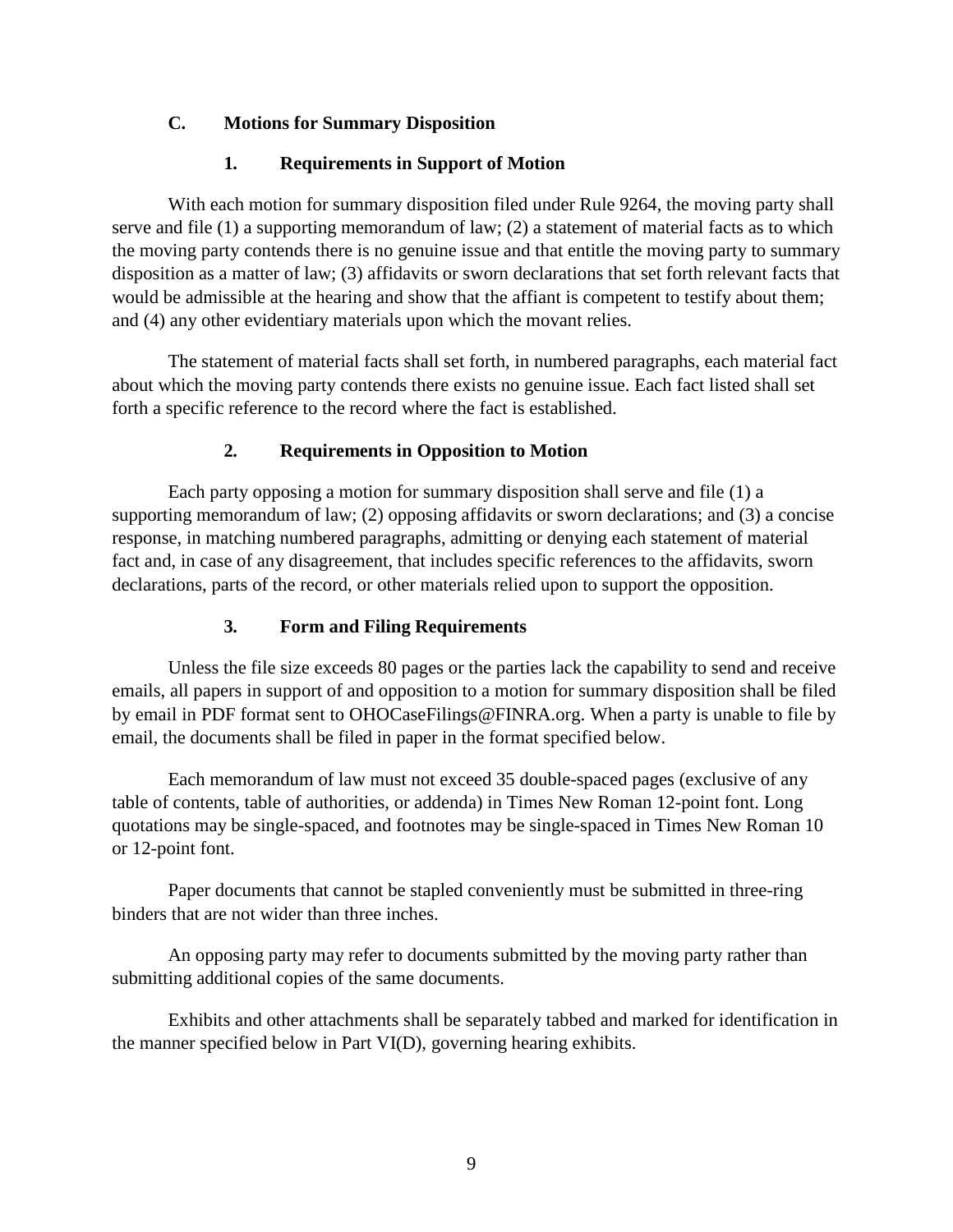#### **VI. Pre-Hearing Submissions**

Each party shall submit (1) a pre-hearing brief; (2) a list of witnesses who will testify on its behalf; and (3) a list and copies of exhibits it intends to introduce at the hearing.

### **A. Pre-Hearing Briefs**

Pre-hearing briefs should include a narrative summary of the facts and the legal theories upon which the party relies, as well as a discussion of sanctions. Briefs shall not exceed 35 double-spaced pages unless otherwise permitted by the Hearing Officer.

### **B. Witness Lists**

Witness lists shall include the names and addresses of all prospective witnesses, their occupations, and a brief summary of the substance and scope of the witness's anticipated testimony.

### **C. Exhibit Lists**

Exhibit lists shall include all documents that a party expects to use at the hearing for any purpose, including documents that are relevant only for impeachment purposes. Exhibit lists shall include a description of each exhibit and a brief statement of the purpose for which the exhibit will be offered in evidence.

When a party files its pre-hearing submissions with the Office of Hearing Officers, it should send a duplicate copy of its exhibit list in Microsoft Word format to OHOCaseFilings@ FINRA.org.

### **D. Hearing Exhibits**

The parties shall submit to the Office of Hearing Officers—in paper format—four sets of all exhibits they intend to introduce at the hearing.[7](#page-9-0) The parties also shall bring to the hearing a copy of their exhibits in paper format for the witnesses' use during their testimony.

The parties shall also submit to the Officer of Hearing Officers an electronic copy of all exhibits they intend to introduce at the hearing no later than seven days *after* the pre-hearing submission deadline. The parties shall contact the Case Administrator to discuss the format and delivery of the electronic submission.

Any portable media device a party submits to the Office of Hearing Officers shall be encrypted using a method that meets industry standards for strong encryption. The password or other key needed to access the encrypted information shall be provided in a communication

<span id="page-9-0"></span><sup>&</sup>lt;sup>7</sup> Under FINRA Rule 9261(a), proposed exhibits will not be included in the record unless the Hearing Officer or the Hearing Panel orders otherwise.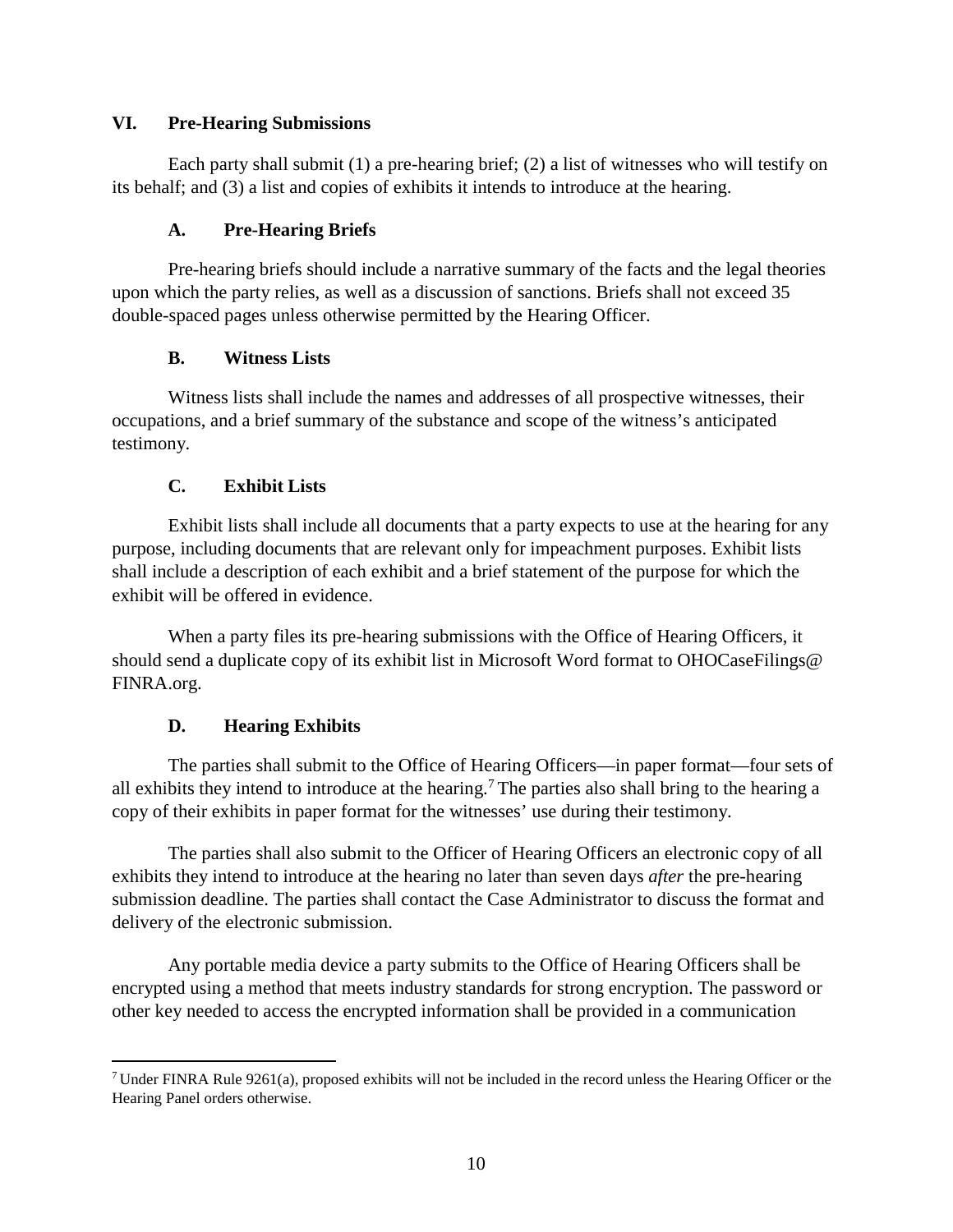separate from the encrypted information itself. Each portable media device shall be labeled with (1) the case name; (2) the case number; (3) and submitting party's identity.

## **1. Exhibit Binders**

Paper exhibits shall be submitted in three-ring binders that do not exceed three inches in width, and shall be organized and numbered as provided below. Each exhibit binder shall be labeled on the cover and the spine, indicating the submitting party and the range of exhibits included in the binder.

The parties must ensure that each exhibit is legible. When it is necessary to offer a poor quality copy, the offering party must note on the exhibit that it is the "best available copy."

# **2. Exhibit Numbers**

Exhibits must be sequentially numbered and labeled in a manner that identifies the party offering the exhibit. For multiple page documents, each page shall be marked with the exhibit number followed by the page number and the total number of pages in the exhibit. For example, if Enforcement's first exhibit is a ten-page document, it should be marked as follows: CX-1, Page 1 of 10; CX-1, Page 2 of 10, etc. Similarly, if Respondents' first exhibit is a five-page document, it should be marked RX-1, Page 1 of 5; RX-1, Page 2 of 5, etc. Joint exhibits shall be labeled and numbered in a similar manner using the prefix "JX." Enforcement shall mark and submit joint exhibits.

# **3. Summary Exhibits**

The parties shall use summary exhibits in place of voluminous collections of data, writings, or recordings. A party intending to offer a summary exhibit must provide the underlying source documents to all opposing parties when exchanging pre-hearing submissions unless the source documents were provided at an earlier date during pre-hearing discovery. All proposed summary exhibits shall be submitted with the other pre-hearing submissions. Summary exhibits shall reference the underlying source documents.

# **4. Objections to Exhibits**

Prior to serving objections to proposed exhibits or witnesses, the parties shall confer to attempt to resolve the objections. No party may file an objection unless the objecting party certifies in writing that the objecting party has attempted to resolve the objection with the opposing party.

Objections not made by the deadline in the pre-hearing schedule may be deemed waived.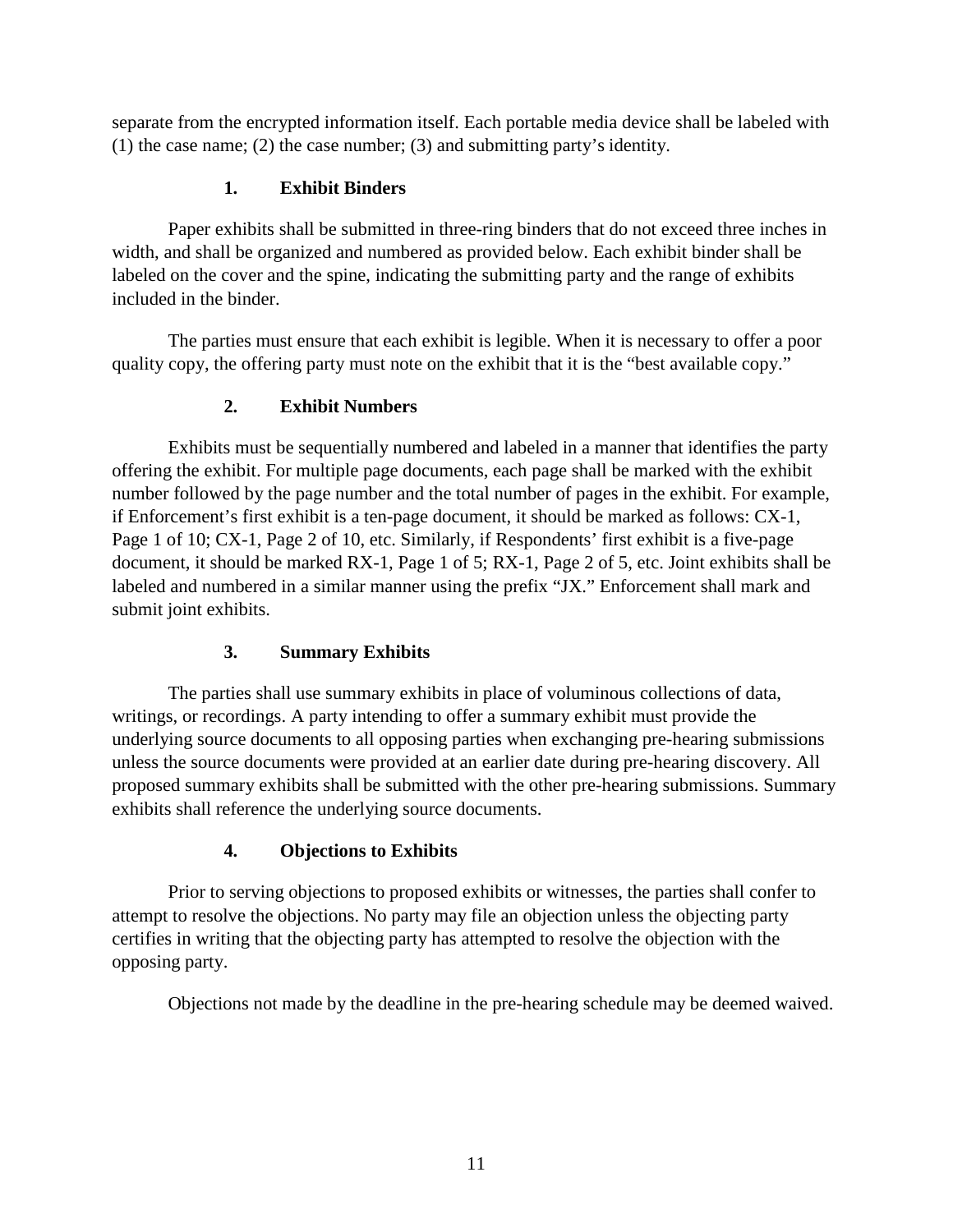#### **E. Stipulations**

The parties are expected to stipulate to facts that cannot reasonably be contested and to the authenticity of documents that are expected to be offered in evidence, unless they have a good-faith basis to question the genuineness of the documents. Enforcement shall initiate the discussion of stipulations and the parties shall cooperate fully to reach stipulations consistent with the spirit of this Order.

## **VII. Restrictions on the Submission of Personal Confidential Information and Personal Sensitive Information**

A Protective Order Governing Personal Confidential Information ("PCI") entered in this proceeding governs the production, handling, and use of PCI. The parties also shall comply with the following restrictions on the submission of PCI and Personal Sensitive Information ("PSI") to the Office of Hearing Officers.

## **A. Hearing Exhibits**

Where practical, the parties shall remove (redact) the following PCI from exhibits submitted to the Office of Hearing Officers, unless the information is necessary for the determination of the issues in this disciplinary proceeding:

- Social Security numbers;
- taxpayer identification numbers (last four digits allowed);
- passport numbers (last four digits allowed);
- driver's license numbers (last four digits allowed);
- state-issued identification numbers (last four digits allowed); and
- financial account numbers (including checking and savings account numbers, credit card numbers, debit card numbers, or any other numbers or information that can be used to access the person's financial resources) (last four digits allowed).

By producing a non-redacted exhibit(s), the submitting party represents that it is impractical to remove the foregoing PCI and acknowledges that the exhibit(s), including PCI, may be further disseminated to the other parties in the proceeding.

### **B. Pleadings and Other Submissions Prepared by the Parties**

Also, the parties shall not include the foregoing PCI or any of the following PSI in motions, briefs, memoranda, pleadings, and other written submissions prepared by the parties, and shall not refer to this information in testimony, arguments, or statements on the record:

- home address (other than city and state);
- personal telephone numbers;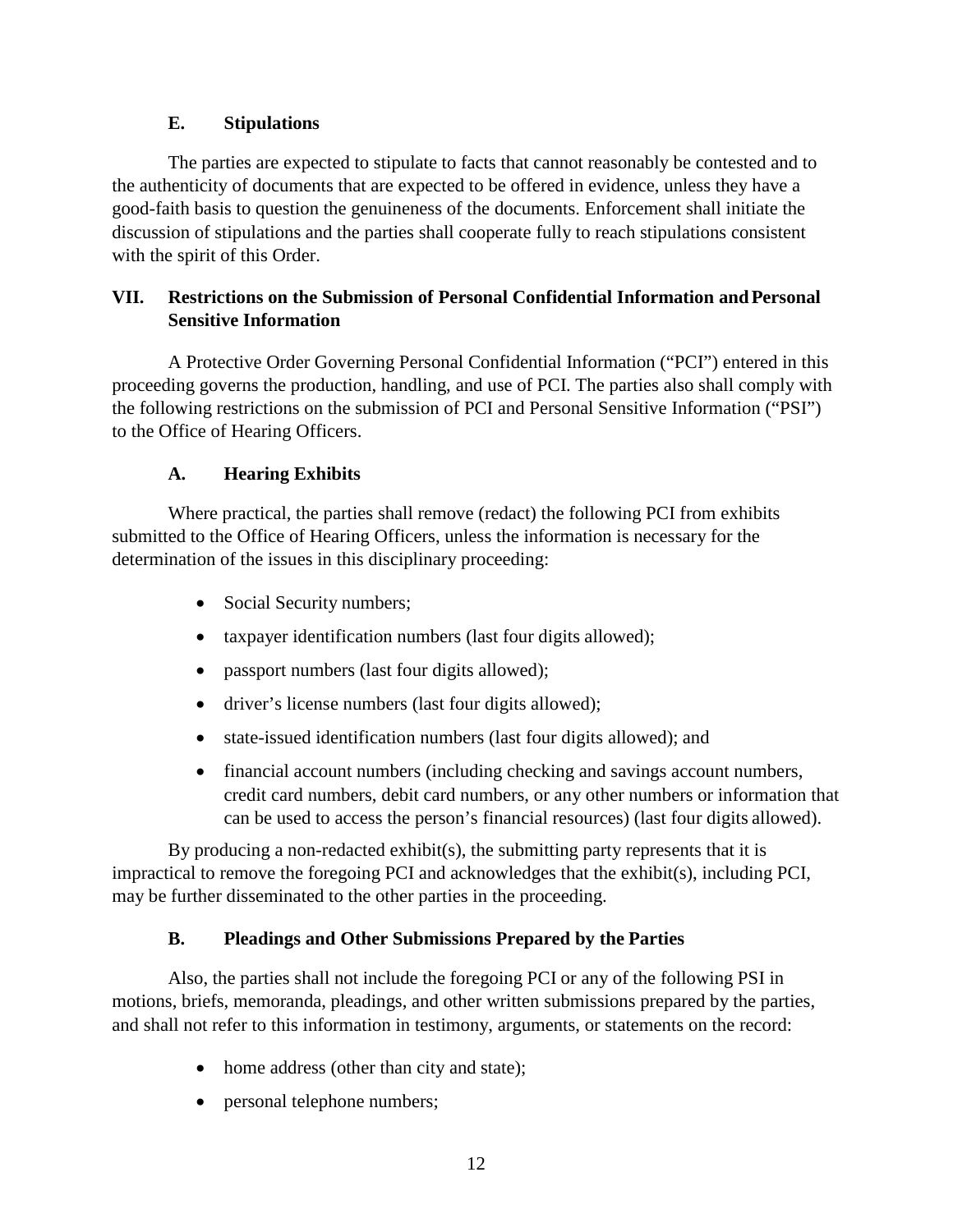- date of birth (other than year);
- names and initials of minor children; or
- sensitive health information identifiable by individual (such as an individual's medical records).

# **VIII. The Hearing**

## **A. Examination of Witnesses and Order of Proof**

Enforcement presents its evidence first because it bears the burden of proof. Nonetheless, the parties may request permission to proceed in another manner either to accommodate a witness's schedule or to avoid the need to have a witness testify multiple times. Such joint proposals must be made at or before the final pre-hearing conference. Also, to aid in the orderly and expeditious disposition of the proceeding, the Hearing Officer may require the parties to call non-party witnesses only once.

# **B. Prior Sworn Investigative Testimony and Statements**

## **1. Non-Party Witnesses**

The Hearing Officer will entertain—but not automatically grant—a motion to admit a non-party's prior sworn investigative testimony or other sworn statement if the evidence is admissible under Rule 9263(a) and either:

- a. the witness is unavailable to testify in person or by telephone at the hearing, unless it appears that the absence of the witness was procured by the party offering the prior sworn testimony or sworn statement;
- b. the Hearing Officer determines in the interests of justice that it would be appropriate to allow the use of the prior sworn testimony or sworn statement;
- c. the witness's prior testimony is shown to be inconsistent with the witness's hearing testimony; or
- d. the parties have stipulated to accept the prior sworn testimony orstatement in lieu of live testimony.

# **2. Respondents**

A party may use a Respondent's prior sworn investigative testimony or statement for any purpose if it is otherwise admissible under Rule 9263(a). The Hearing Officer may nonetheless require the Respondent to testify at the hearing.